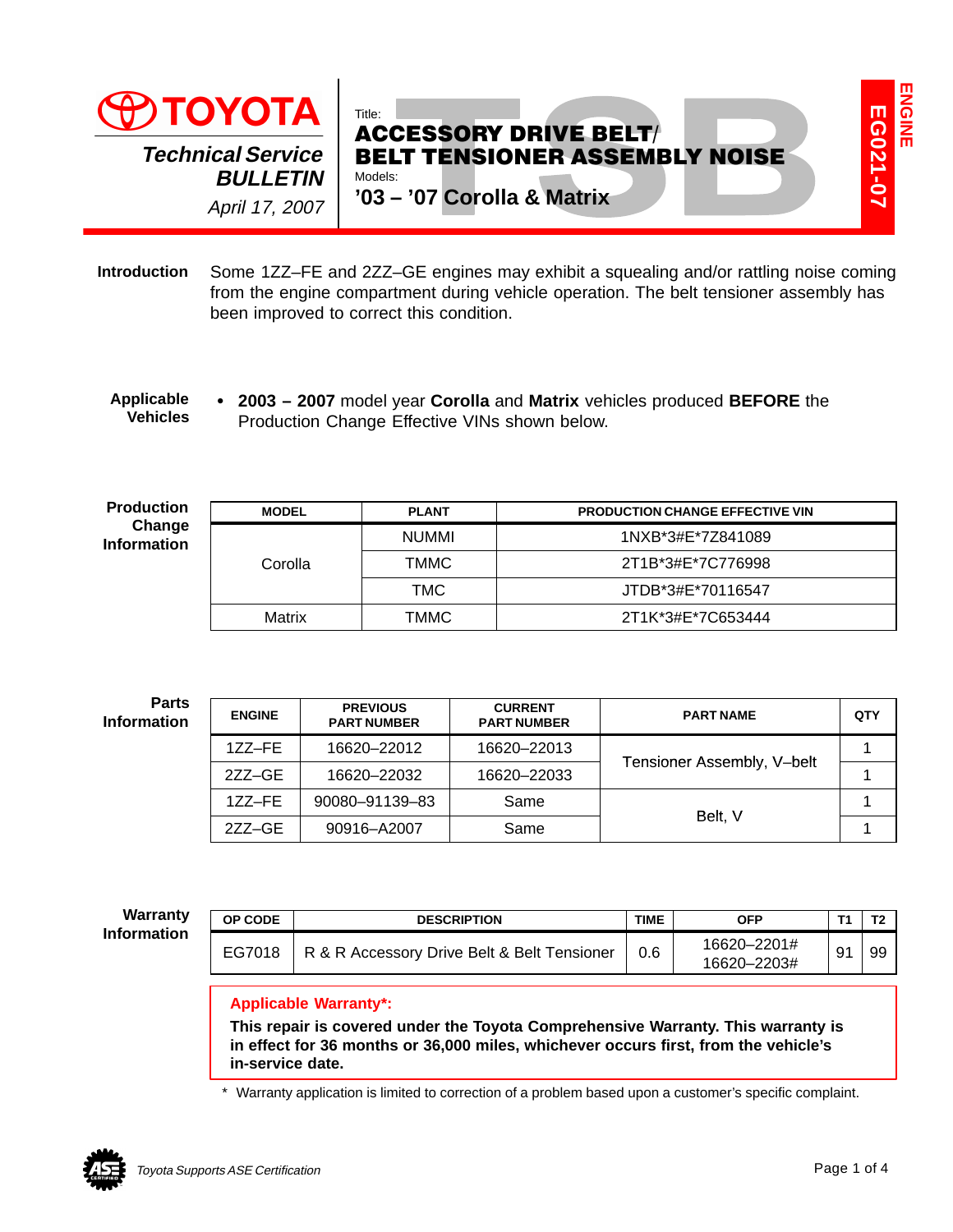#### **Repair Procedure**

2. Inspect the accessory drive belt and belt tensioner assembly.

If there is any roughness to either of the belt tensioner assembly bearings or any sign of damage, scoring, or glazing on the accessory drive belt, replace BOTH the belt tensioner assembly and the accessory drive belt.

1. Verify that the noise is coming from the accessory drive belt/belt tensioner assembly.

3. Remove the drive belt.

## **1ZZ–FE:**

- A. Remove the engine under cover RH.
- B. Remove the drive belt.
	- a. Turn the drive belt tensioner clockwise to relieve tension on the belt, and then remove the belt.
	- b. Carefully return the tensioner to the unloaded position.

## **NOTE:**

- **When retracting the tensioner, turn it clockwise SLOWLY in 3 seconds or more. Do NOT apply force rapidly.**
- **After the tensioner is retracted all the way, do NOT apply more force than is necessary.**



## **2ZZ–GE:**

- A. Remove the engine under cover RH.
- B. Remove the wire harness protector.
	- a. Unfasten the 3 clips, then remove the wire harness protector.
	- b. Disconnect the pressure sensor connector.

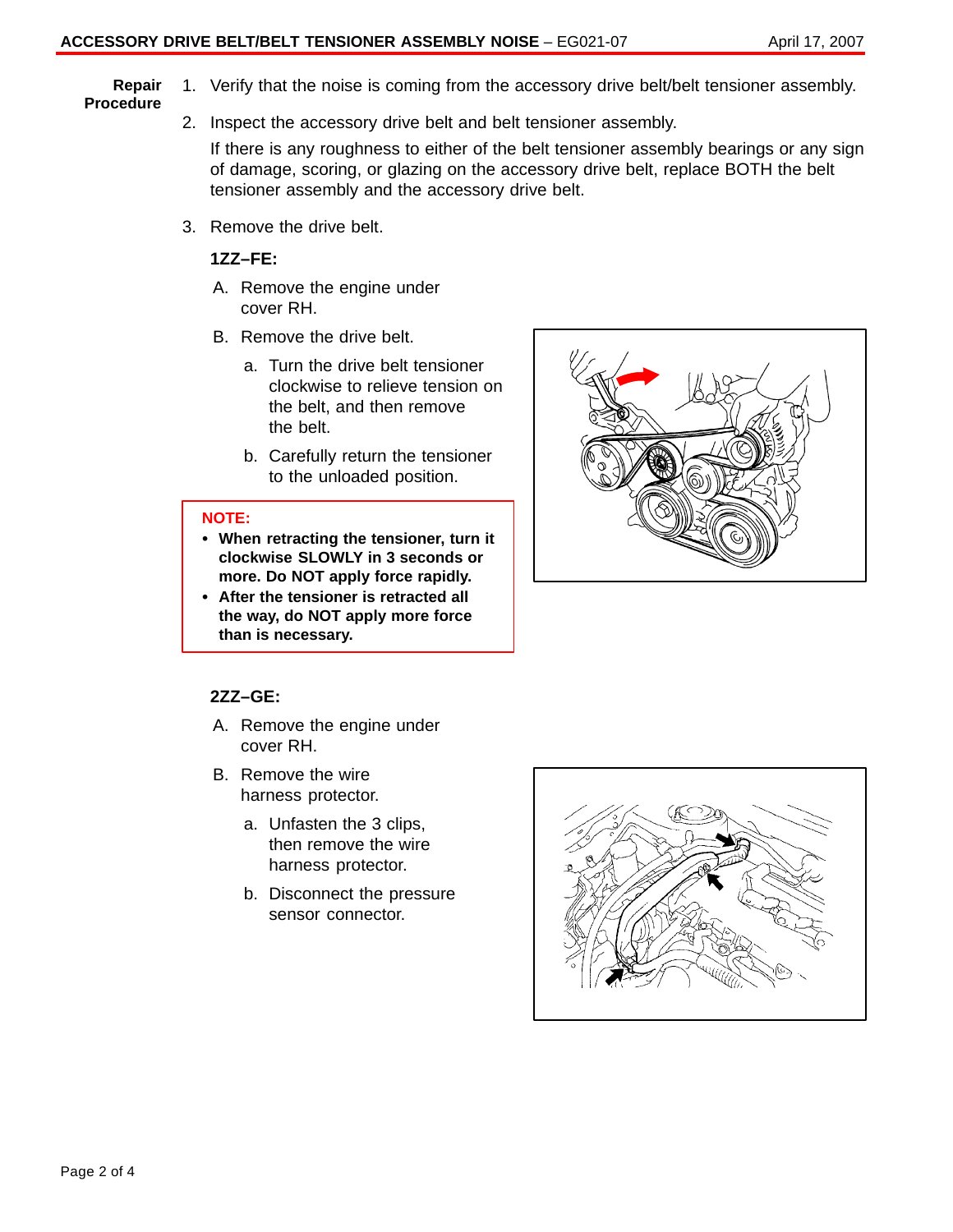# **ACCESSORY DRIVE BELT/BELT TENSIONER ASSEMBLY NOISE** - EG021-07 April 17, 2007

**Repair Procedure** (Continued)

- C. Disconnect the suction hose sub–assembly.
	- a. Remove the 2 nuts installing the suction hose sub–assembly.
	- b. Disconnect the suction hose sub–assembly.



- D. Remove the drive belt.
	- a. Turn the drive belt tensioner clockwise to relieve tension on the belt, and then remove the belt.
	- b. Carefully return the tensioner to the unloaded position.

#### **NOTE:**

- **When retracting the tensioner, turn it clockwise SLOWLY in 3 seconds or more. Do NOT apply force rapidly.**
- **After the tensioner is retracted all the way, do NOT apply more force than is necessary.**
- 4. Remove and replace the belt tensioner assembly.

## **1ZZ–FE:**

Install a NEW drive belt tensioner assembly with the bolt and nut.

## **Torque:**

**Bolt: 69 Nm (704 kgfcm, 51 ftlbf) Nut: 29 Nm (296 kgfcm, 21 ftlbf)**

## **2ZZ–GE:**

Install a NEW drive belt tensioner assembly with the bolt and nut.

## **Torque:**

**Bolt: 100 Nm (1020 kgfcm, 74 ftlbf) Nut: 29 Nm (296 kgfcm, 21 ftlbf)**